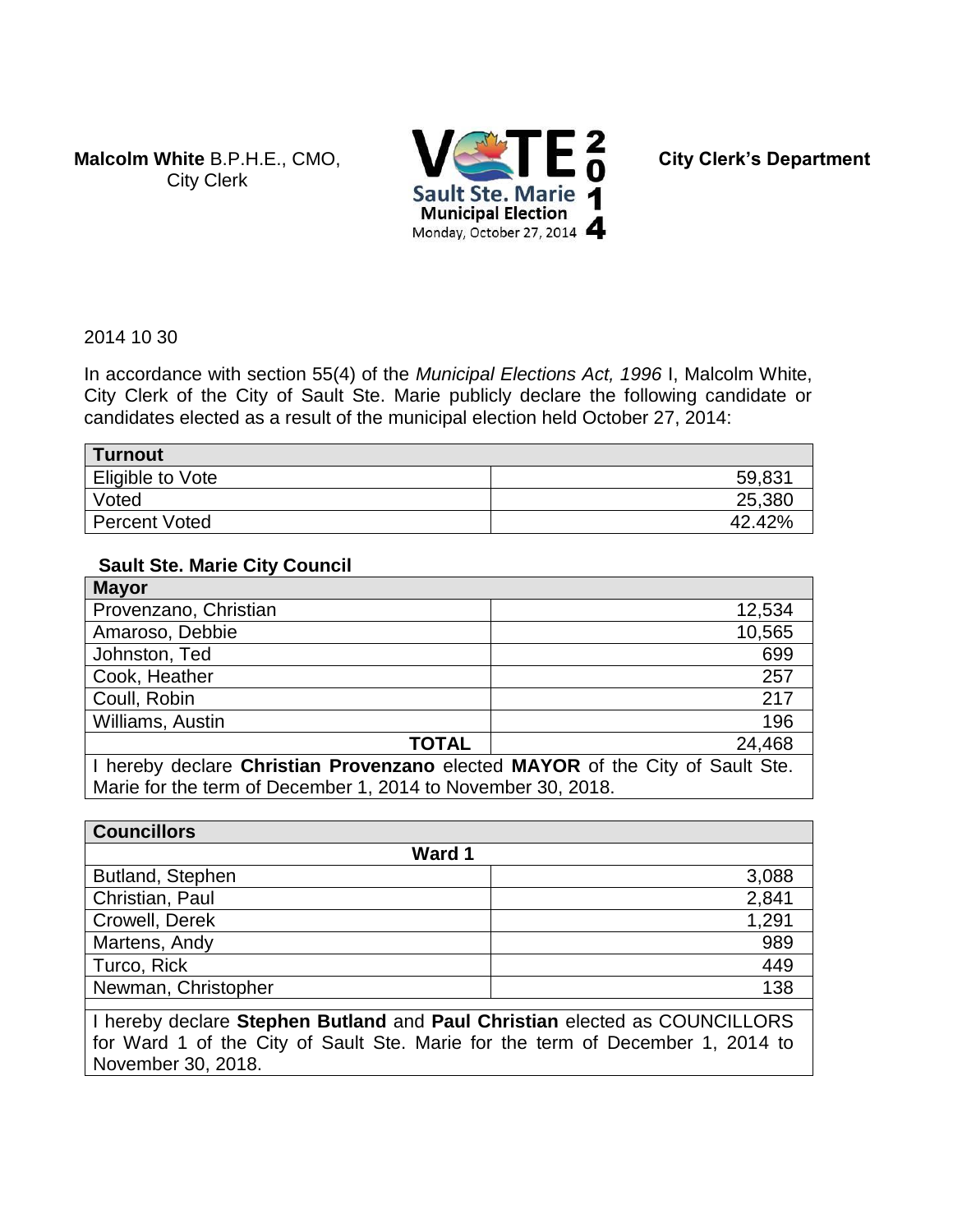Official 2014 Municipal Election Results Page 2.

| Ward 2           |       |
|------------------|-------|
| Sheehan, Terry   | 3,178 |
| Myers, Susan     | 2,481 |
| Duke, John       | 1,450 |
| Selvers, Michael | 340   |

I hereby declare **Terry Sheehan** and **Susan Myers** elected as **COUNCILLORS** for Ward 2 of the City of Sault Ste. Marie for the term of December 1, 2014 to November 30, 2018.

| Ward 3             |       |
|--------------------|-------|
| Shoemaker, Matthew | 2,705 |
| Hupponen, Judy     | 1,864 |
| Poluck, David      | 1,467 |
| Macmichael, Luke   | 665   |
| Thibault, Tim      | 308   |
|                    |       |

I hereby declare **Matthew Shoemaker** and **Judy Hupponen** elected as **COUNCILLORS** for Ward 3 of the City of Sault Ste. Marie for the term of December 1, 2014 to November 30, 2018.

| Ward 4          |       |
|-----------------|-------|
| Turco, Lou      | 1,575 |
| Niro, Rick      | 1,560 |
| Dufour, Luke    | 1,201 |
| Tridico, Lorena | 1,146 |
|                 |       |

I hereby declare **Lou Turco** and **Rick Niro** elected as **COUNCILLORS** for Ward 4 of the City of Sault Ste. Marie for the term of December 1, 2014 to November 30, 2018.

| Ward 5         |       |
|----------------|-------|
| Bruni, Marchy  | 2,507 |
| Fata, Frank    | 2,026 |
| Celetti, David | 1,259 |
|                |       |

I hereby declare **Marchy Bruni** and **Frank Fata** elected as **COUNCILLORS** for Ward 5 of the City of Sault Ste. Marie for the term of December 1, 2014 to November 30, 2018.

| Ward 6             |       |  |
|--------------------|-------|--|
| Krmpotich, Joe     | 2,085 |  |
| Romano, Ross       | 1,643 |  |
| Grandinetti, Ozzie | 979   |  |
| McQueen, Wanda     | 967   |  |
| Dumanski, Bryan    | 735   |  |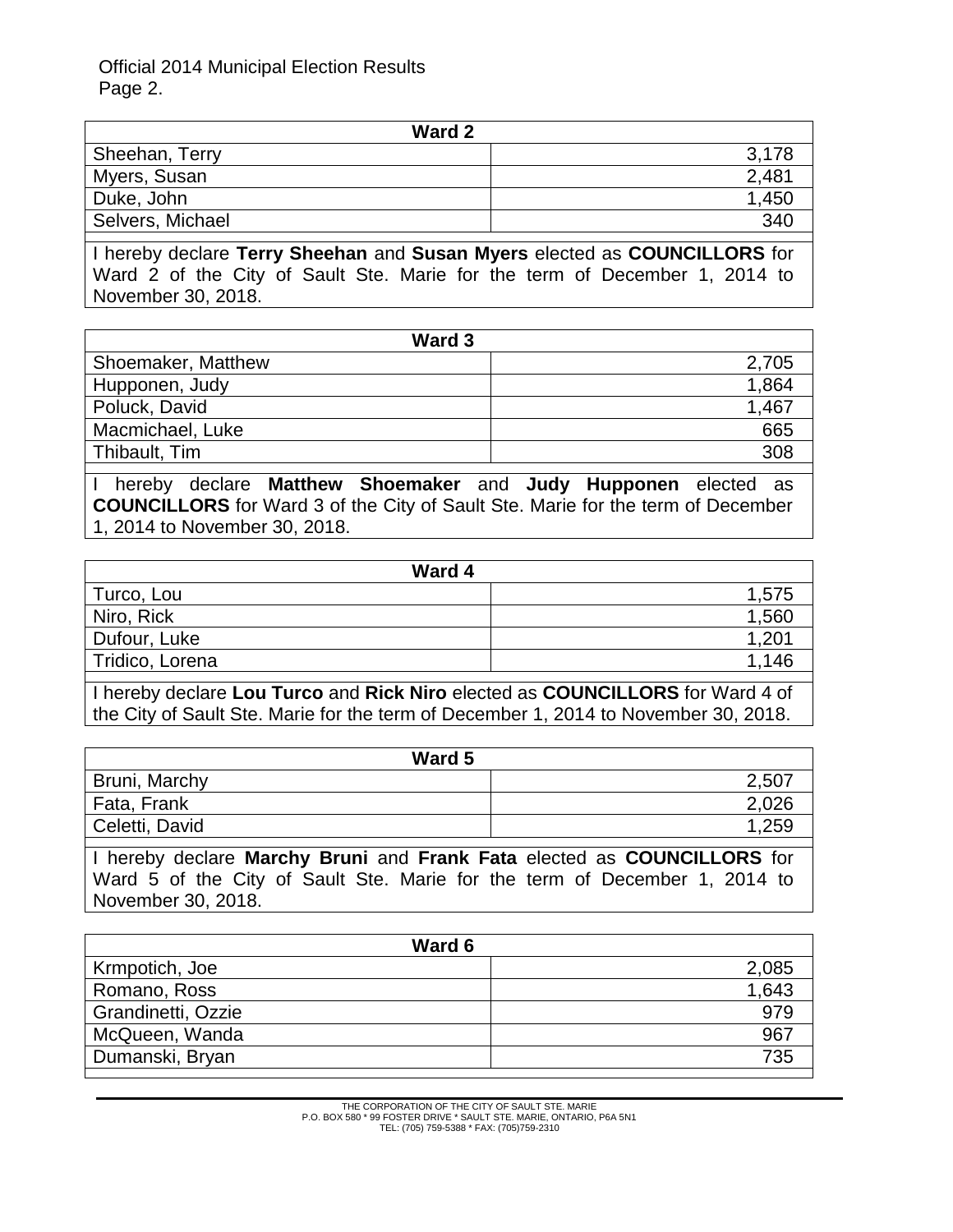I hereby declare **Joe Krmpotich** and **Ross Romano** elected as **COUNCILLORS** for Ward 6 of the City of Sault Ste. Marie for the term of December 1, 2014 to November 30, 2018.

# **Algoma District School Board**

| <b>Trustee</b><br>Ward 1<br>Sarlo, Jennifer<br><b>ACCLAIMED</b><br>I hereby declare Jennifer Sarlo elected by acclamation as TRUSTEE for Ward 1,<br>Algoma District School Board for the term of December 1, 2014 to November 30,<br>2018.<br>Ward 2<br><b>ACCLAIMED</b><br>Lidstone, Graham<br>I hereby declare Graham Lidstone elected by acclamation as TRUSTEE for Ward<br>2, Algoma District School Board for the term of December 1, 2014 to November 30,<br>2018.<br>Ward 3<br><b>ACCLAIMED</b><br>Morin, Karen<br>I hereby declare Karen Morin elected by acclamation as TRUSTEE for Ward 3,<br>Algoma District School Board for the term of December 1, 2014 to November 30,<br>2018.<br><b>Wards 4 &amp; 5</b><br>Thayer, Susan<br>1,977<br>Murphy, Dennis<br>1,054<br>Schuran, Randy<br>506<br>I hereby declare Susan Thayer elected as TRUSTEE for Wards 4 & 5, Algoma<br>District School Board for the term of December 1, 2014 to November 30, 2018.<br>Ward 6<br>885<br>Edwards, Sandra<br>MacKenzie, lan<br>821<br>Zappacosta, Tony<br>309<br>I hereby declare Sandra Edwards elected as TRUSTEE for Ward 6, Algoma | . 90. |  |  |
|-------------------------------------------------------------------------------------------------------------------------------------------------------------------------------------------------------------------------------------------------------------------------------------------------------------------------------------------------------------------------------------------------------------------------------------------------------------------------------------------------------------------------------------------------------------------------------------------------------------------------------------------------------------------------------------------------------------------------------------------------------------------------------------------------------------------------------------------------------------------------------------------------------------------------------------------------------------------------------------------------------------------------------------------------------------------------------------------------------------------------------------|-------|--|--|
|                                                                                                                                                                                                                                                                                                                                                                                                                                                                                                                                                                                                                                                                                                                                                                                                                                                                                                                                                                                                                                                                                                                                     |       |  |  |
|                                                                                                                                                                                                                                                                                                                                                                                                                                                                                                                                                                                                                                                                                                                                                                                                                                                                                                                                                                                                                                                                                                                                     |       |  |  |
|                                                                                                                                                                                                                                                                                                                                                                                                                                                                                                                                                                                                                                                                                                                                                                                                                                                                                                                                                                                                                                                                                                                                     |       |  |  |
|                                                                                                                                                                                                                                                                                                                                                                                                                                                                                                                                                                                                                                                                                                                                                                                                                                                                                                                                                                                                                                                                                                                                     |       |  |  |
|                                                                                                                                                                                                                                                                                                                                                                                                                                                                                                                                                                                                                                                                                                                                                                                                                                                                                                                                                                                                                                                                                                                                     |       |  |  |
|                                                                                                                                                                                                                                                                                                                                                                                                                                                                                                                                                                                                                                                                                                                                                                                                                                                                                                                                                                                                                                                                                                                                     |       |  |  |
|                                                                                                                                                                                                                                                                                                                                                                                                                                                                                                                                                                                                                                                                                                                                                                                                                                                                                                                                                                                                                                                                                                                                     |       |  |  |
|                                                                                                                                                                                                                                                                                                                                                                                                                                                                                                                                                                                                                                                                                                                                                                                                                                                                                                                                                                                                                                                                                                                                     |       |  |  |
|                                                                                                                                                                                                                                                                                                                                                                                                                                                                                                                                                                                                                                                                                                                                                                                                                                                                                                                                                                                                                                                                                                                                     |       |  |  |
|                                                                                                                                                                                                                                                                                                                                                                                                                                                                                                                                                                                                                                                                                                                                                                                                                                                                                                                                                                                                                                                                                                                                     |       |  |  |
|                                                                                                                                                                                                                                                                                                                                                                                                                                                                                                                                                                                                                                                                                                                                                                                                                                                                                                                                                                                                                                                                                                                                     |       |  |  |
|                                                                                                                                                                                                                                                                                                                                                                                                                                                                                                                                                                                                                                                                                                                                                                                                                                                                                                                                                                                                                                                                                                                                     |       |  |  |
|                                                                                                                                                                                                                                                                                                                                                                                                                                                                                                                                                                                                                                                                                                                                                                                                                                                                                                                                                                                                                                                                                                                                     |       |  |  |
|                                                                                                                                                                                                                                                                                                                                                                                                                                                                                                                                                                                                                                                                                                                                                                                                                                                                                                                                                                                                                                                                                                                                     |       |  |  |
|                                                                                                                                                                                                                                                                                                                                                                                                                                                                                                                                                                                                                                                                                                                                                                                                                                                                                                                                                                                                                                                                                                                                     |       |  |  |
|                                                                                                                                                                                                                                                                                                                                                                                                                                                                                                                                                                                                                                                                                                                                                                                                                                                                                                                                                                                                                                                                                                                                     |       |  |  |
|                                                                                                                                                                                                                                                                                                                                                                                                                                                                                                                                                                                                                                                                                                                                                                                                                                                                                                                                                                                                                                                                                                                                     |       |  |  |
|                                                                                                                                                                                                                                                                                                                                                                                                                                                                                                                                                                                                                                                                                                                                                                                                                                                                                                                                                                                                                                                                                                                                     |       |  |  |
|                                                                                                                                                                                                                                                                                                                                                                                                                                                                                                                                                                                                                                                                                                                                                                                                                                                                                                                                                                                                                                                                                                                                     |       |  |  |
|                                                                                                                                                                                                                                                                                                                                                                                                                                                                                                                                                                                                                                                                                                                                                                                                                                                                                                                                                                                                                                                                                                                                     |       |  |  |
|                                                                                                                                                                                                                                                                                                                                                                                                                                                                                                                                                                                                                                                                                                                                                                                                                                                                                                                                                                                                                                                                                                                                     |       |  |  |
|                                                                                                                                                                                                                                                                                                                                                                                                                                                                                                                                                                                                                                                                                                                                                                                                                                                                                                                                                                                                                                                                                                                                     |       |  |  |
|                                                                                                                                                                                                                                                                                                                                                                                                                                                                                                                                                                                                                                                                                                                                                                                                                                                                                                                                                                                                                                                                                                                                     |       |  |  |
|                                                                                                                                                                                                                                                                                                                                                                                                                                                                                                                                                                                                                                                                                                                                                                                                                                                                                                                                                                                                                                                                                                                                     |       |  |  |
|                                                                                                                                                                                                                                                                                                                                                                                                                                                                                                                                                                                                                                                                                                                                                                                                                                                                                                                                                                                                                                                                                                                                     |       |  |  |
|                                                                                                                                                                                                                                                                                                                                                                                                                                                                                                                                                                                                                                                                                                                                                                                                                                                                                                                                                                                                                                                                                                                                     |       |  |  |
|                                                                                                                                                                                                                                                                                                                                                                                                                                                                                                                                                                                                                                                                                                                                                                                                                                                                                                                                                                                                                                                                                                                                     |       |  |  |
| District School Board for the term of December 1, 2014 to November 30, 2018.                                                                                                                                                                                                                                                                                                                                                                                                                                                                                                                                                                                                                                                                                                                                                                                                                                                                                                                                                                                                                                                        |       |  |  |

## **Huron-Superior Catholic District School Board**

| <b>Trustee</b>         |       |
|------------------------|-------|
| Aceti, Laurie Ann      | 4,917 |
| Caputo, John           | 4,169 |
| Cassidy-Amadio, Leslie | 3,879 |
| Turco, Sandra P.       | 3,587 |
| D'Agostino, Tony       | 3,426 |
| Trembinski, Gary       | 3,280 |
| Murphy, Bill           | 2,725 |